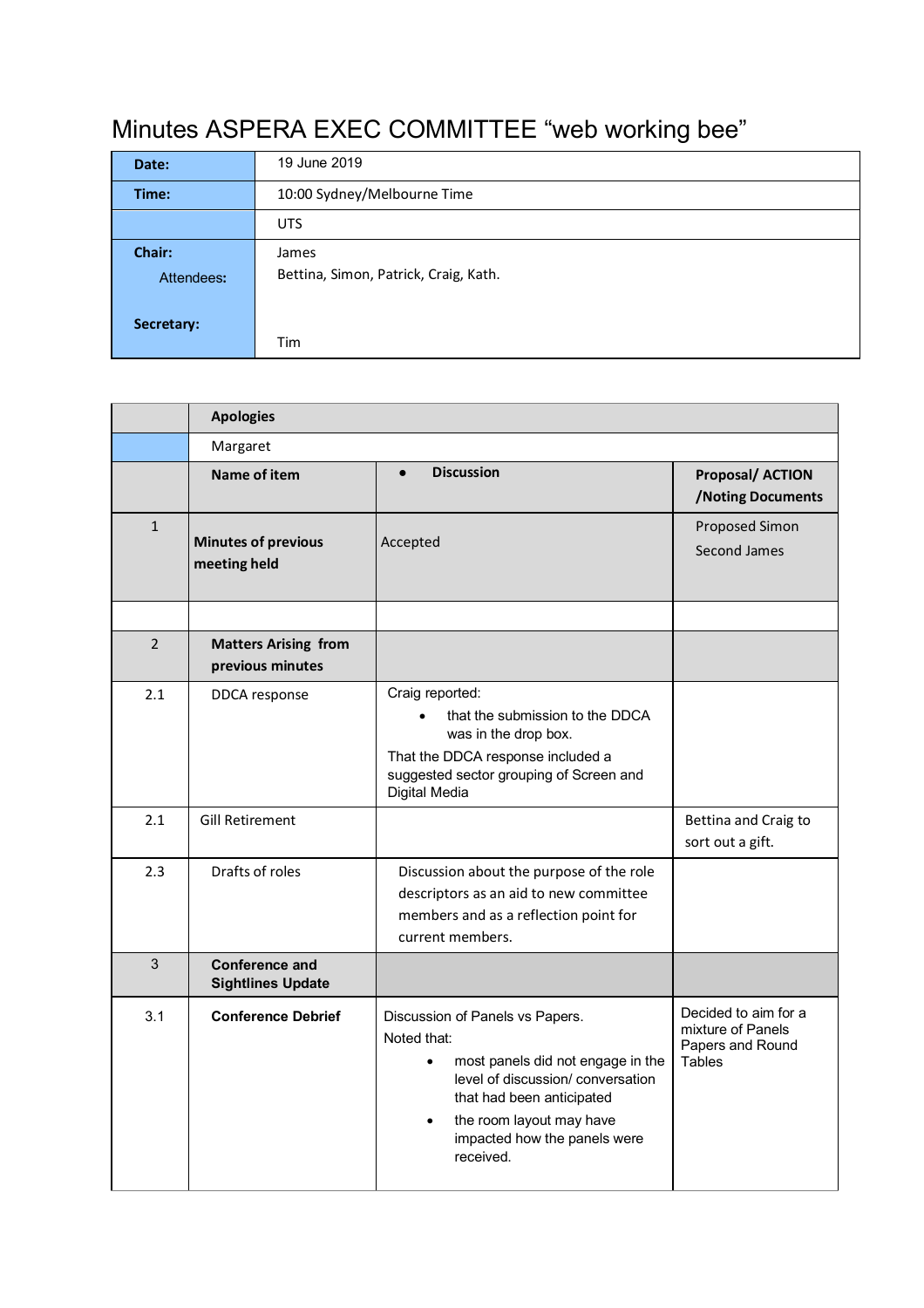|     |                                   | Noted that the panel format was<br>unattractive to HDR candidates<br>That there were fewer out of town<br>registrations than normal.<br>Discussion around catering<br>expectation.<br>Discussed the possibility of running much<br>cheaper conferences. This discussion<br>overlapped with discussion around member<br>ship models and constitutional changes<br>around free conference registration.<br>The committee heard that QUT had offered<br>to host the 2020 conference. | ACTION: James to<br>Contact QUT. Include<br>idea of low registration<br>fee with no ASPERA<br>freebee.                                                                                                                                    |
|-----|-----------------------------------|-----------------------------------------------------------------------------------------------------------------------------------------------------------------------------------------------------------------------------------------------------------------------------------------------------------------------------------------------------------------------------------------------------------------------------------------------------------------------------------|-------------------------------------------------------------------------------------------------------------------------------------------------------------------------------------------------------------------------------------------|
| 3.2 | <b>Sightlines Report?</b>         | Patrick reported that:<br>Susan Kerrigan has been<br>confirmed as the key note.<br>Otherwise all going well.                                                                                                                                                                                                                                                                                                                                                                      |                                                                                                                                                                                                                                           |
| 4   | <b>Membership</b><br>applications |                                                                                                                                                                                                                                                                                                                                                                                                                                                                                   |                                                                                                                                                                                                                                           |
|     |                                   | The committee discussed an application from<br>SAE.<br>The committee discussed ASPERA's<br>geographical scope with a view to<br>membership for NZ unis.                                                                                                                                                                                                                                                                                                                           | ACTION: Tim to offer<br>associate membership<br>and invite a description<br>of the research profile<br>for consideration of full<br>membership pending<br>constitutional change.<br>ACTION: Tim to contact<br>AUT to offer<br>membership. |
|     |                                   |                                                                                                                                                                                                                                                                                                                                                                                                                                                                                   |                                                                                                                                                                                                                                           |
| 5   | <b>Web Site</b>                   |                                                                                                                                                                                                                                                                                                                                                                                                                                                                                   |                                                                                                                                                                                                                                           |
| 5.1 | Working bee update                | The committee performed a Rapid Concept<br>Development exercise focusing on user needs<br>and problems.<br>The committee Developed a concept of the                                                                                                                                                                                                                                                                                                                               | Decision:<br>Review the current web<br>site to establish how it<br>matches the concept                                                                                                                                                    |